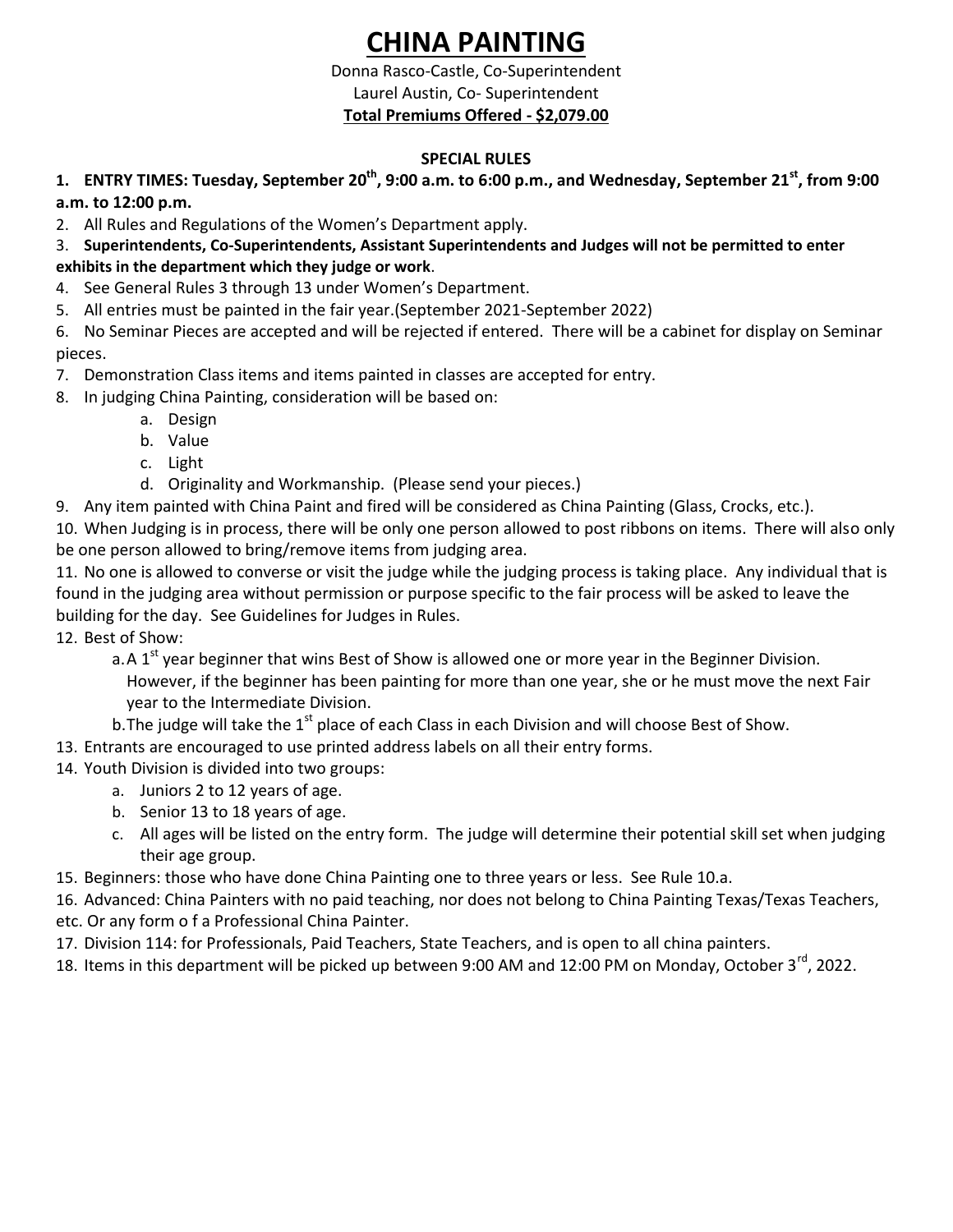### **China Painting Cont'd**

# **DIVISION 110 – CHINA PAINTING Beginners: One to Three Years or Less Must be the work of Exhibitor. Premiums offered in class 11000 – 11013 1 st - \$12.00 2 nd - \$8.00 3 rd - \$7.00**

#### **Class No.**

| 11000 - Animal or Marine,  | 11003 - Florals or Roses    | 11006 - Mandala/Zentangle/                                                                           |
|----------------------------|-----------------------------|------------------------------------------------------------------------------------------------------|
| Birds, or Chickens         |                             | Coloring Book/ Modern Technique                                                                      |
| 11001 - Holiday, Christmas | 11004 - Fruit or Vegetables | 11007 - Penwork                                                                                      |
| Décor or any theme         |                             |                                                                                                      |
| $11002 - Eggs$             | $11005 -$ Item 8" or Less   | 11008 - Scenes 9" or Smaller<br>Landscape/Water/Other Scenes<br>11009 - Any Item or Merit not listed |

### **Ages 80 and up Must be the work of the Exhibitor Premiums offered in classes 11600-11603 1 st - \$12.00 2nd - \$8.00 3 rd - \$7.00**

#### **Class No.**

| 11010 – Item 9" or smaller       | 11012 - Landscape/Water/Other            |
|----------------------------------|------------------------------------------|
|                                  | Scenes/Fruits/Vegetables/Flowers/Animals |
| 11011 – Item 9 $1/2$ " or larger | 11013 – Any Item of Merit not listed     |

### **Beginners: One to Three Years or Less Premiums offered in class 11020 – 11025 1 st: - \$14.00 2 nd: - \$10.00 3 rd: - \$7.00**

### **Class No.**

| $11020$ – Item with Gold, | 11022-Portraits            | 11024- Tray 10" or Larger |
|---------------------------|----------------------------|---------------------------|
| Silver, Luster, or Enamel |                            |                           |
| 11021-10" or Larger       | 11023-Scenes 10" or Larger | 11025- Vase 10" or Larger |
| Covered Box               |                            |                           |

## **DIVISION 111 – CHINA PAINTING INTERMEDIATE Must be the work of Exhibitor. Premiums offered in class 11100 – 11114 1 st - \$14.00 2 nd - \$10.00 3 rd - \$6.00**

#### **Class No.**

| 11100 - Animal, Marine,      | 11105 - Floral or Roses          | 11110 - Scenes 9" or Smaller,        |
|------------------------------|----------------------------------|--------------------------------------|
| Birds, or Chicken            |                                  | Landscape/Water/Other Scenes         |
| 11101- Border-Design or      | 11106- Fruit or Vegetables       | 11111-Small Pitcher 6" or Smaller    |
| China has a border pattern   |                                  |                                      |
| 11102- Covered Box 7" or     | 11107-Mandala/Zentangle/Coloring | 11112 - Tray or Plate 9" or smaller  |
| <b>Smaller or Candy Dish</b> | Book/Modern Technique            |                                      |
| 11103- Christmas Décor or    | $11108 -$ Penwork                | 11113 - Vase 9" or Smaller           |
| Any Holiday theme            |                                  |                                      |
| $11104 - Eggs$               | $11109 -$ Santas                 | 11114 - Any Item of Merit not listed |
|                              |                                  |                                      |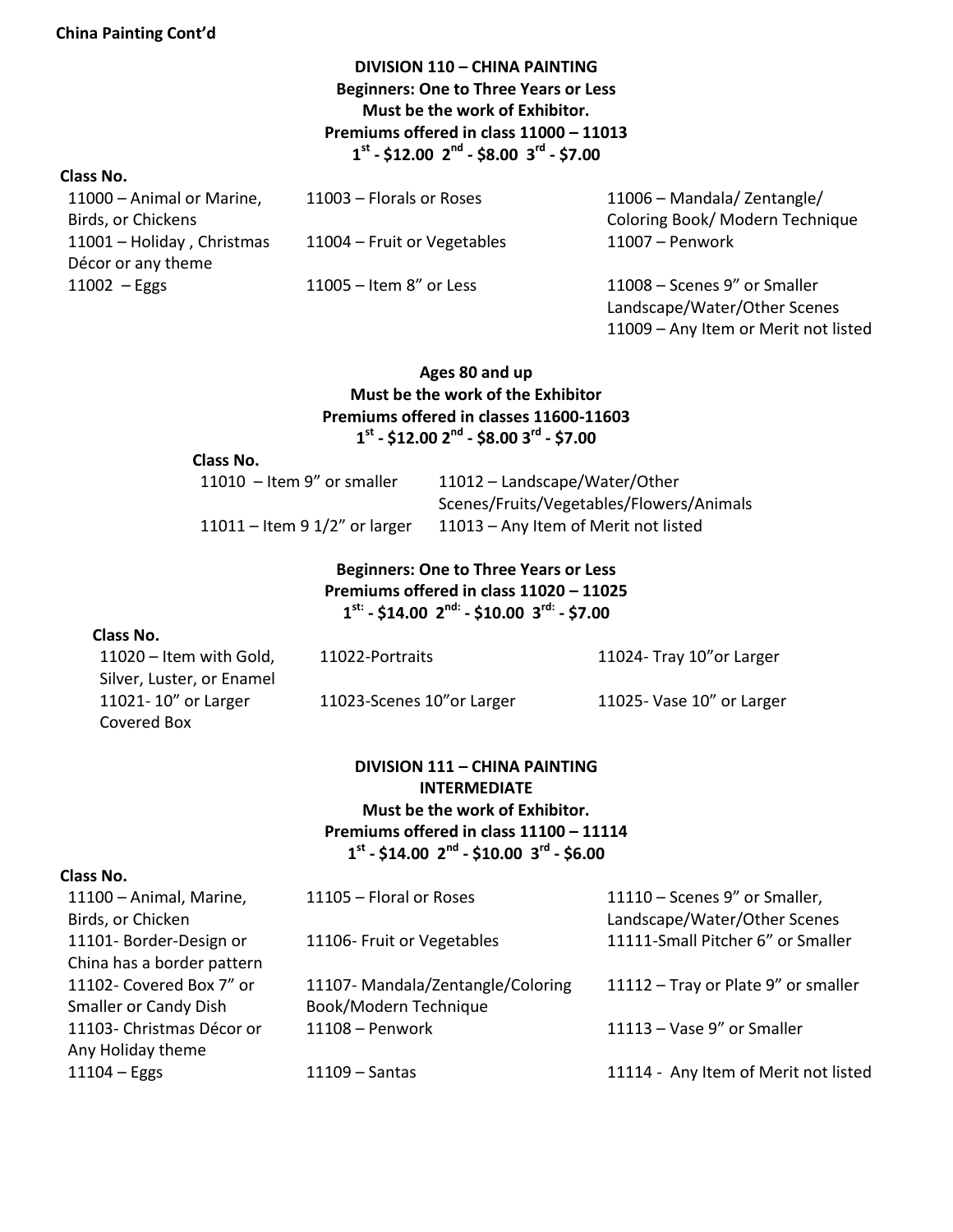**Intermediate Must be work of Exhibitor. Premiums offered in class 11100-11114 1 st: - \$15.00 2 nd: - \$13.00 3 rd: - \$7.00**

### **Class No.**

11121 – Large Pitcher 7" or Larger

11123 – Scenes 10" or Larger Landscape/Water/Other Scenes

11120 – Large Box 8" or Larger 11122 - Portraits 11124- Tray or Plate 10" or Larger

# **Intermediate Must be work of Exhibitor. Premiums offered in class 11100-11114 1 st: - \$18.00 2 nd: - \$15.00 3 rd: - \$8.00**

#### **Class No.**

11131 – Item with Gold, Silver, Luster, or Enamel 11133 – Scenes 14" or Larger Landscape/Water/Other Scenes

11130 – Item 14" or Larger 11132 – Picture with Frame 11134 – Any Item of Merit not Listed

# **DIVISION 112-China Painting ADVANCED -NON-PROFESSIONAL Must be work of Exhibitor. Premiums offered in classes 11200 -11214 1 st - \$15.00 2 nd - \$11.00 3 rd - \$6.00**

#### **Class No.**

| 11200 - Animal, Marine, Birds,<br>or Chicken | 11205 - Floral or Roses            | 11210 - Scenes 9" or Smaller,<br>Landscapes/Water/Other Scenes |
|----------------------------------------------|------------------------------------|----------------------------------------------------------------|
| 11201 - Border-Design or                     | 11206 - Fruit or Vegetables        | 11211 - Small Pitcher 6" or Smaller                            |
| china has a border pattern                   |                                    |                                                                |
| 11202 - Covered Box 7" or                    | 11207 - Mandala/Zentangle/Coloring | 11212 - Tray or Plate 9" or Smaller                            |
| <b>Smaller or Candy Dish</b>                 | Book/ Modern Technique             |                                                                |
| 11203 - Christmas Décor Any                  | $11208 -$ Penwork                  | 11213 - Vase 9" or Smaller                                     |
| <b>Holiday Theme</b>                         |                                    |                                                                |
| $11204 - Eggs$                               | $11209 -$ Santas                   | 11214 - Any Item of Merit not Listed                           |

#### **Advanced**

# **Must be work of Exhibitor. Premiums offered in class 11220-11224 1 st: - \$18.00 2 nd: - \$15.00 3 rd: - \$8.00**

#### **Class No.**

| 11220 – Covered Box 8" or Larger                                 | 11222 – Portraits             | 11224 – Tray or Plate 10" or Larger |
|------------------------------------------------------------------|-------------------------------|-------------------------------------|
| 11221 – Large Pitcher 7" or Larger 11223 – Scenes 10" or Larger, |                               |                                     |
|                                                                  | Landscapes/Water/Other Scenes |                                     |